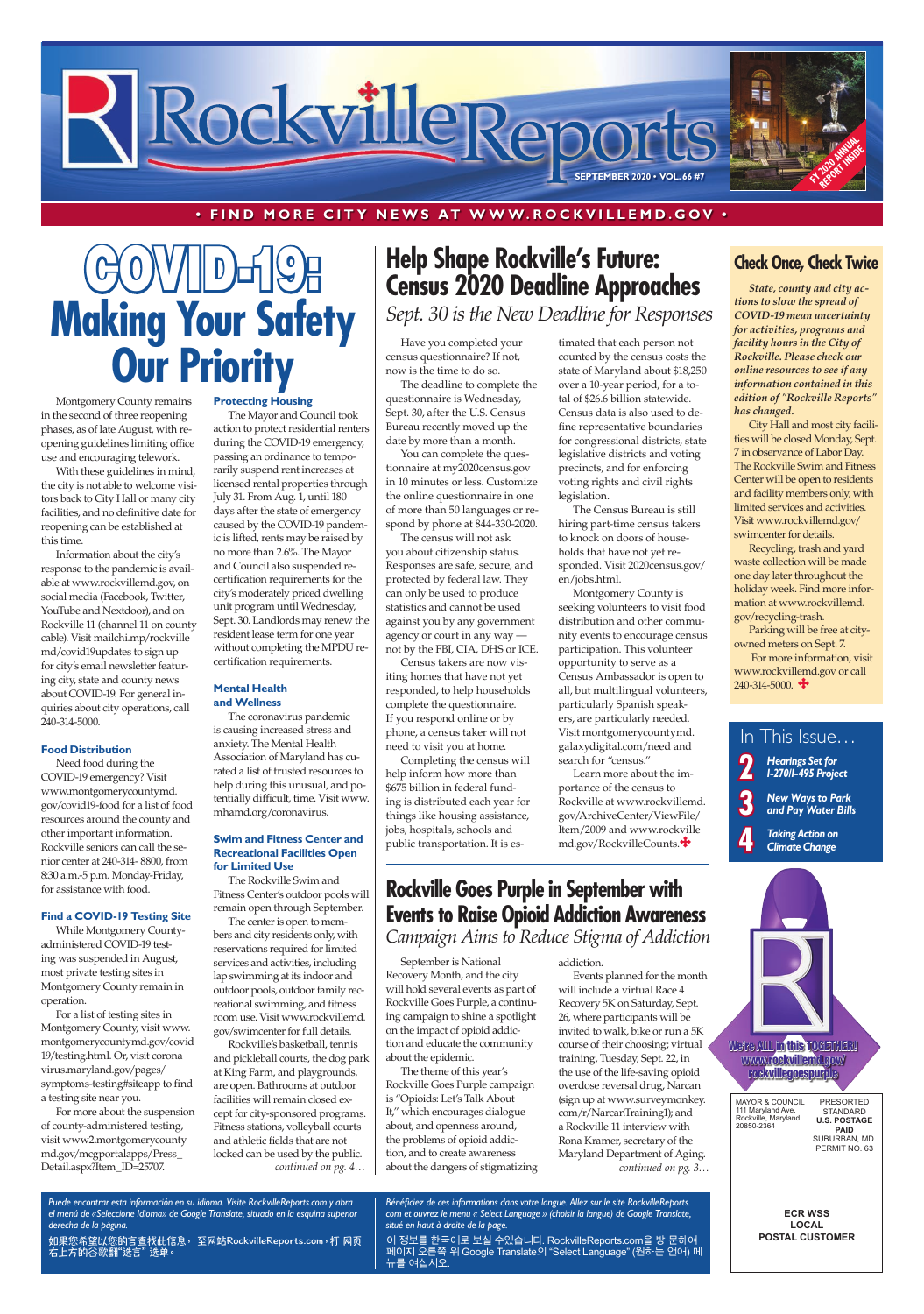#### **Page 2 SEPTEMBER 2020 ROCKVILLE REPORTS**

*STAY INFORMED: The Mayor and Council meeting schedule and agendas can be found at www.rockvillemd.gov/mayorcouncil. Staff reports with background information are included with the agendas, which are posted several days before each meeting.* 

*Mayor Bridget Donnell Newton* **240-314-8291 bnewton@ rockvillemd.gov**



*Councilmember Monique Ashton* **240-314-8295 mashton@ rockvillemd.gov**



*Councilmember David Myles* **240-314-8294 dmyles@ rockvillemd.gov**



*Councilmember Mark Pierzchala* **240-314-8292 mpierzchala@ rockvillemd.gov**







**Meetings Schedule: Mondays, Sept. 14 at 6 p.m. and Sept. 21 at 7 p.m. Visit www.rockville md.gov/AgendaCenter.** 

**The Sept. 14 meeting will be preceded by a drop-in session by telephone with Mayor Bridget Donnell Newton and Councilmember Mark Pierzchala from 5:30-6 p.m. To participate, sign up by 2 p.m. Sept. 14 at www. rockvillemd.gov/FormCenter/City-Clerk-11/Sign-up-for-Dropin-Meetings-227.** 

**If you wish to submit comments in writing for community forum or public hearings, please email mayorcouncil@rockvillemd.gov by 2 p.m. on Mondays prior to meeting.** 

**Share comments live during community forum. Sign up by calling the City Clerk/Director of Council Operations at 240-314-8280 by 9 a.m. the day of the meeting.**

**All comments will be acknowledged by the Mayor and Council at the meeting and added to the agenda for public viewing on the website. To practice responsible social distancing, Mayor and Council meetings will be conducted by teleconference and broadcast on Rockville 11, channel 11 on county cable, livestreamed at www.rockvillemd. gov/rockville11, and available a day after each meeting at www. rockvillemd.gov/videoondemand.**

**P SPEAK UP <** Report potential fraud, waste and abuse related to City of Rockville government services and employees.

Email rockvillemd@integritycounts.ca isit www.integritycounts.ca/org/rockvil For more information, visit ww.rockvillemd.gov/fraud-waste-abuse

### **Get Involved with the City**

- *Send an email* to mayorcouncil @rockvillemd.gov.
- *Testify at a hearing* or in writing to cityclerk@ rockvillemd.gov or by mail to the City Clerk's Office, Rockville City Hall, 111 Maryland Ave., Rockville, MD 20850.
- *Volunteer* to be on a board or commission. Find ways to give of your time and talents at www.rockvillemd.gov/ volunteer.

### **Boards and Commissions**

Anyone interested in serving on a board or commission may write to: Mayor and Council, 111 Maryland Ave., Rockville, MD 20850, call 240- 314-8280, or fill out and submit an expression of interest form at www.rockville md.gov/ boardscommissions.

While some meetings are canceled, other boards and commissions meetings will take place virtually in September. See times and dates, and ways to participate on city's online calendar: www.rockvillemd.gov/ calendar.aspx.

• **Sept. 9 and 23** *Planning Commission* 7 p.m. *(May be held by teleconference. Visit www.rockvillemd.gov/ AgendaCenter for details closer to the meeting dates.)*

### **Vacancies**

The Mayor and Council are seeking applicants for the following boards and commissions:

- Board of Supervisors of Elections (3)
- Historic District Comm. (2 reg., 1 alt.)
- Landlord-Tenant Affairs Comm. (1 tenant alt.)
- Planning Comm. (1)
- Senior Citizens Comm. (1) For more, visit www. rockvillemd.gov/boards commissions or call 240-314-8280.

#### Call 1-866-921-6714





### **IMPORTANT NUMBERS:** Main: **240-314-5000**



Police Non-emergency: **240-314-8900** 24-Hour Utility Emergency Report Hotline: **240-314-8567**

The Mayor and Council also discussed social justice, racism and bias, and agreed that the city will design a strategy for community dialogue and future actions surrounding the issues of equality. For more info., including video discussions, visit www.rockville md.gov/AgendaCenter and select the July 20 meeting agenda, or visit the city's YouTube channel at youtube.com/cityofrockville and search "Juneteenth."

**VIRTUAL MEETINGS ARE BEING HELD ONLINE.** *Meetings are closed to in-person attendance and are livestreamed at www. rockvillemd.gov/rockville11.*

### **City to Mark Sept. 11 With Virtual Ceremony**

Rockville's Mayor and Council will mark the anniversary of the terrorist attacks of 9/11 with an online remembrance ceremony.

The Mayor and Council recently sent a letter urging the Maryland Department of Transportation to put the brakes on the project, which would widen interstates 270 and 495. Learn more at RockvilleReports. com/mayor-and-council-call-onstate-to-slow-its-roll-on-i-270-i-495-widening.  $\bigoplus$ 

Mayor Bridget Donnell Newton will deliver remarks that will be broadcast on Rockville 11 (channel 11 on county cable) and the city's Facebook page and YouTube channel on Friday, Sept. 11, to mark the 19th anniversary of the attacks. Newton recorded her remarks at the 9/11 Memorial at Courthouse Square Park, at the corner of East Jefferson Street and Maryland Avenue in Rockville's downtown.

Commission related to a regional wastewater treatment plant. For more on water and sewer rates, see page 371 of the FY 2021 budget, at www.rockvillemd.gov/ budget.

Eleven Montgomery County residents who lost their lives on Sept. 11 are remembered through a memorial in the park, featuring benches and a plaque: William Edward Caswell, Dr. Gerald Paul Fisher, Capt. Lawrence D. Getzfred, Michele M. Heidenberger, Angela Marie Houtz, Teddington Hamm Moy, Lt. Darin H. Pontell, Scott A. Powell, Todd Hayes Reuben, Patricia J. Statz and Ernest M. Willcher.

diately across Park Road from the Rockville Metro Station and sets policies to permit additional housing types in the residential areas closest to the station across South Stonestreet Avenue. The adopted plan amendment, the Stonestreet Corridor Study and project updates can be viewed on the city's website at www.rockvillemd.gov/2004/ Stonestreet-Corridor.

The Mayor and Council at their July 13 meeting, adopted the Park Road and North/ South Stonestreet Avenue Area Comprehensive Master Plan Amendment, one of the key opportunity areas identified in the 2018 Stonestreet Corridor Study. The plan amendment promotes a walkable, transit-oriented mix of residential and commercial development imme-

The Mayor and Council will consider a new rate structure for city water and sewer service this fall.

The city hired a consultant to develop the new structure, under which the Mayor and Council would set customers' water and sewer rates based on property type, such as single-family, multifamily or nonresidential.

If approved, the new rate structure would become effective for Fiscal Year 2022, which begins July 1, 2021. The actual water and sewer rates will be considered and approved during the FY 2022 budget process.

The city's current water and sewer rates are tiered based on meter size, with no differentiation between property types. Fees go toward payments to repair and replace aging water and sewer pipes and other infrastructure vital to providing these services, and for required payments to the Washington Suburban Sanitary

The I-495 and I-270 Managed Lanes Study Draft Environmental Impact Statement, released in July, is available for public comment now until Thursday, Oct. 8.

The Federal Highway Administration, State Highway Administration and the Maryland Department of the Environment are holding in-person hearings from noon-9 p.m. on Tuesday, Sept. 1, at the Homewood Suites by Hilton, 9103 Basil Court in Largo; and Thursday, Sept. 10, at the Hilton Washington, D.C./Rockville Hotel & Executive Meeting Center, 1750 Rockville Pike. The final of four virtual/online public hearings is scheduled for Thursday, Sept. 3.

### **Mayor and Council Declare Juneteenth a City Holiday**

The Mayor and Council voted unanimously July 20 to recognize Juneteenth as an annual holiday in the City of Rockville.

The holiday commemorates June 19, 1865, when the Union army arrived in Texas bearing federal orders proclaiming the end of slavery. The orders arrived nearly 2 1 /2 years after President Abraham Lincoln's Emancipation Proclamation declared that enslaved people living in the secessionist Confederate states were now free.

The adopted resolution designating June 19 as a municipal holiday states "that the City will mark this date with special events and celebrations to encourage Rockville staff and community to learn and share stories, recognize and commemorate the end of slavery in the United States, elevate and celebrate African American history and contributions, and take action to actively promote equity."

# **Public Hearings Set for I-270/I-495 Widening Project**

Learn more at 495-270-p3.com/ your-participation/upcomingevents.

Staff from the city's Traffic and Transportation Division will work with Rockville's Mayor and Council to draft the city's response to the DEIS. The Mayor and Council are scheduled to discuss the city's response during their meeting on Monday, Sept. 14.

# **Mayor and Council to Consider Water and Sewer Rate Structure Changes**

The Mayor and Council are scheduled to consider the water and sewer rate structure during the following public meetings:\*

- **Monday, Oct. 5:** Presentation of the new proposed rate structure.
- **Monday, Nov. 9:** Public hearing.
- **Monday, Dec. 7:** Discussion and possible adoption of the new rate structure.

*\*These meetings will focus on the rate structure. Actual water and sewer rates will be considered as part of the FY 2022 budget process, with adoption in May 2021.*

### **Mayor and Council Adopt the Park Road and North/ South Stonestreet Avenue Area Plan Amendment**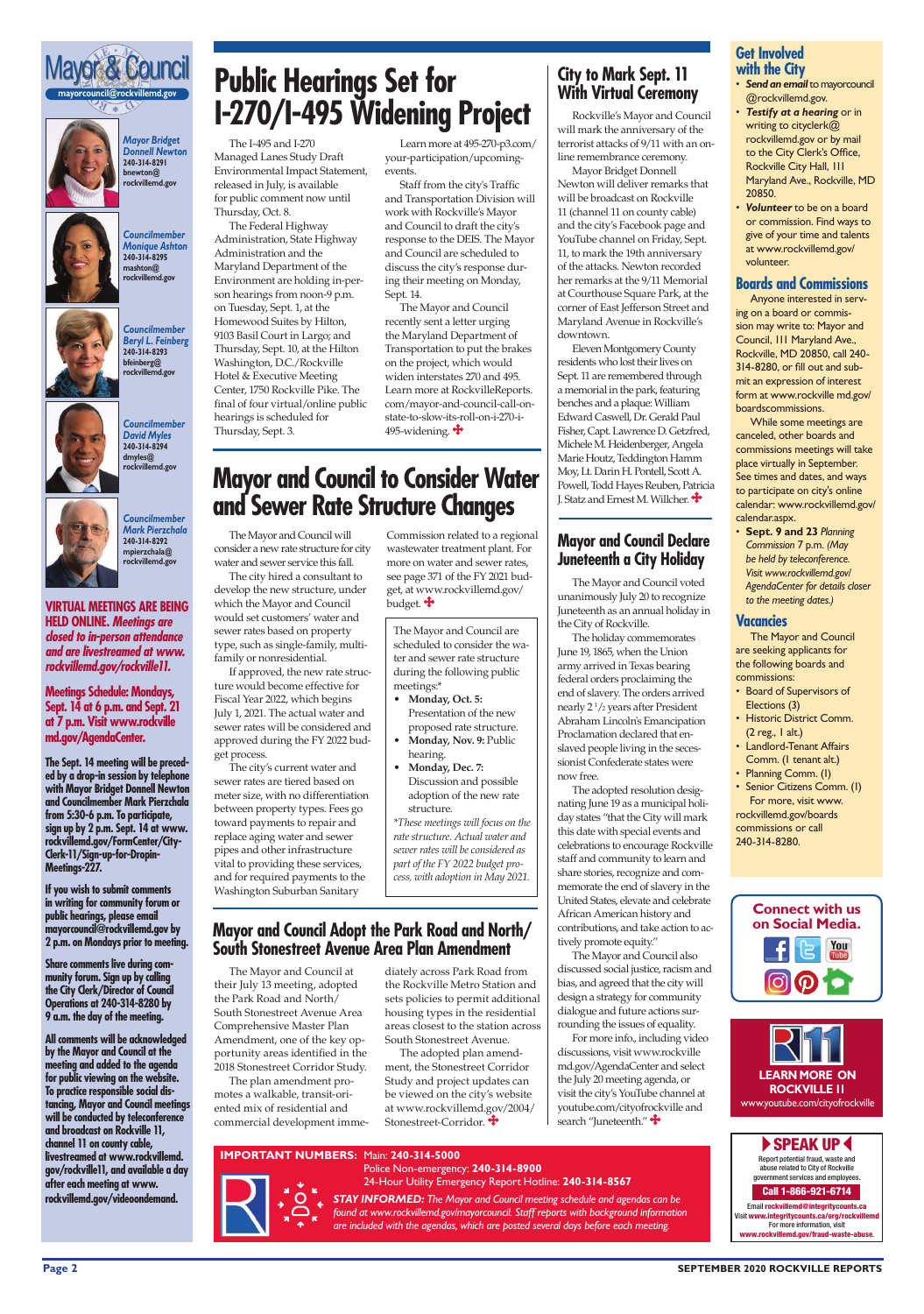### **Public Works and Planning Launch Customer Bill of Rights**

Customers will now know exactly what to expect when they deal with Rockville's departments of Planning and Development Services and Public Works under a new customer bill of rights.

The bill of rights is based on a document from the City of San Diego's Department of Development Services. The bill of rights is a public statement of the departments' commitment to providing the best possible service.

The bill of rights outlines the kind of service customers can expect from the departments, including prompt and courteous interactions and transparency, as well as the opportunity to provide feedback on service and request a second opinion of decisions.

See the full customer service bill of rights at www.rockvillemd.gov/2324/ Customer-Bill-of-Rights.

### **Water Customers to Get a New Way to Pay**

Paying a water bill is about to get easier for City of Rockville water customers.

A new payment system, debuting in

November, will allow customers to conveniently view and pay their water bill online, set up automatic payments, and view their billing history at any hour of any day.

The new system, which will also include the option to pay by phone or by text message, is a simple, safe and secure way to pay. It will also offer email and optional text message reminders.

Be on the lookout for a mailer in November with new utility account information and instructions on how to register.

Customers will not incur late fees and are not expected to experience service interruptions during the transition to the new system. For more information about city water service, visit www.rockvillemd.gov/water.

### **Applications Being Accepted for Community Development Block Grants**

The City of Rockville is now accepting applications for an anticipated \$263,000 in federal Community Development Block Grant funding for the fall of Fiscal Year 2022.

The CDBG program is a federal grant for housing and community development projects that benefit low- and moderate-income individuals, and provides grants to housing providers for housing and community development projects that benefit low- and moderate-income households or neighborhoods.

The Mayor and Council will hold a public hearing on community needs for CDBG projects at 7 p.m. Monday, Sept. 14. Applicants are encouraged to attend.

Fiscal Year 2022 grants will fund projects from July 1, 2021 to June 30, 2022.

Application instructions and an application form can be downloaded at www.rockvillemd. gov/942/Community-Development-Block-Grant.

Contact rehabilitation specialist Martin Dasler at 240-314-8208 or mdasler@rockville md.gov for more information.

### **Powell Appointed to Represent Sister**

**Cities International** 

Drew Powell, president of Rockville Sister City Corporation, has been appointed by Sister Cities International to be its official liaison for the state of Maryland.

Powell's responsibilities will include representing SCI at in-state functions, assisting all Maryland sister city organizations to sustain and grow their sister city, sister county and sister state programs, as well as coordinating with municipal, county and state elected officials to promote Maryland sister city activities.

To find out more about the Rockville Sister City Corporation, visit www.rockvillesistercities.org.



For more information, and to review the Planning Commission's draft Comprehensive Plan, visit www.rockvillemd. gov/Rockville2040 or contact principal planner Clark Larson at clarson@rockville md.gov or 240-314-8225.

Rockville's Planning Commission will hold a virtual public hearing on Sept. 9 and 23 for the community to provide comments on the Planning Commission's draft of the neighborhood-specific planning areas section of the comprehensive plan update. Details on how to preregister for and participate in the public hearing are available online at www.rockville md.gov/Rockville2040.

Written comments continue to be accepted until the Planning Commission closes the public record after the conclusion of the public hearing. Comments can be submitted online at www. rockvillemd.gov/forms. aspx?FID=65 or by email to planning.commission@ rockvillemd.gov.

A virtual information session will be held on Wednesday, Sept. 2, from noon-1:30 p.m. and from 6-7:30 p.m. to answer questions about the draft plan and to explain how to provide written and oral testimony. Preregistration is not required and attendees may join at any time during the scheduled sessions. Details on how to join the virtual information session are online at www.rockvillemd.gov/ Rockville2040

Planning staff is also available by request via email or virtual meeting to answer questions and talk with community associations, residents, businesses, employees and other organizations, so that community members can learn more about the draft's

Motorists will be able to use the ParkMobile app to pay for parking at the more than 500 publicly metered spaces throughout the City of Rockville, beginning this month.

ParkMobile, the leading provider of smart parking and mobility solutions in the U.S., is an option for paying for parking at over 21,000 spaces in in Montgomery County, as well as in Washington, D.C.; Arlington and Alexandria, Virginia; and over 400 cities across the U.S.

Amid the ongoing COVID-19 emergency, Rockville is encouraging motorists to use the app instead of the meter to help slow the spread of the virus.

"We are happy to continue offering a contactless payment option in our city," said Chief Victor Brito of the Rockville City Police Department. "ParkMobile is the leading mobile parking app and is widely available in

# **Planning Commission to Hold Public Hearing on the Draft Comprehensive Plan Update**

contents and how to provide feedback.

The Planning Commission's Comprehensive Plan draft of Volume II: Planning Areas consists of policy recommendations and proposed city projects for each of the city's 17 neighborhood-scale planning areas.

These recommendations build on citywide policies of the draft "Volume I: Elements" — which the Planning Commission reviewed over the past year — by focusing on issues and opportunities unique to each planning area.

Both draft volumes are based on feedback gathered throughout the Rockville 2040 process, which included numerous listening sessions, citywide forums, open houses and other meetings, as well as analysis and discussion by the Planning Commission and city staff.

The Planning Areas component will help guide neighborhood, or planning area, policies and projects throughout the next two decades.

Rockville's comprehensive plan sets a vision and goals for the future of the city, with practical policies and actions to achieve those goals.

### **ParkMobile to Provide for Contactless Parking Payments in Rockville**  *Replaces MobileNOW! App, Which Stopped Operating in May*

the Washington metropolitan area, making this an easy transition for our residents."

ParkMobile replaces MobileNOW! as the parking app for city meters. MobileNOW! stopped operating in May due to factors related to the COVID-19 emergency. City meters will continue to accept quarters.

To pay for parking with the ParkMobile app, a user enters the zone number posted on the stickers and signs posted around the meter, selects the amount of time needed and touches the "Start Parking" button to begin the session. The user can also extend the time of the parking session on their mobile device without having to go back to the meter. ParkMobile provides 24/7/365 customer service and additional payment options like PayPal and ApplePay.

For more information about parking in Rockville, visit www.rockvillemd. gov/parking.

*ALL ABOUT BATTERIES … Put batteries on your shopping list this month so that you can be ready in case of an emergency. September is National Preparedness Month. Find tips for building a disaster supplies kit and ensuring your family is ready at ready.gov/september. Getting rid of old batteries? Don't dispose of them in your regular trash. The Household Hazardous Waste drop-off at the Shady Grove Processing Facility and Transfer Station now accepts all batteries. For more about battery disposal, visit bit.ly/BatteryDisposal.*

The city's Department of Public Works installed flashing beacons at the intersection of Great Falls Road and Monument Avenue in August, to provide a safer crossing for schoolchildren and community members along a heavily traveled road.

The pedestrian-activated flashing beacons accompany new concrete pedestrian ramps at the key crossing for children walking to and from Julius West Middle School.

Meanwhile, the city worked with the Montgomery County

Department of Transportation to improve safety at another busy crossing, near the pedestrian bridge over MD 355 (Rockville Pike) at the Rockville Metro station. In June, Metro closed access to the bridge, which needs

## **Flashing Beacons and Adjusted Signals Provide Safer Crossings for the Community**

structural repairs. The city and county adjusted signal timing at MD 355 and E. Middle Lane/Park Road, and MD 355 and Monroe Place/Church Street, by adding five seconds to the crossing time. A leading pedestrian interval phase was also added at each intersection, giving pedestrians a head start when entering an intersection where vehicles traveling in the same direction have a

green light. The pedestrian bridge remains closed. A free shut-

tle is available between the station and Town Center. Look for signs, including at Monroe Street near East Montgomery Avenue. Learn more at www.wmata.com/ service/status/details/ rockville-pedestrian-bridgeclosure.cfm.

The city will also partner with S.O.U.L. (Surviving Our Ultimate Loss) to co-sponsor the 5th Annual Montgomery County International Overdose Awareness Day. Until the end of the month, a display on the plaza at 101 Monroe St. will commemorate

Montgomery County lives lost to overdoses. Also, downtown will be lit with purple lights to recognize recovery month.

From 10 a.m.-2 p.m. Saturday, Sept. 12, in the Rockville City Police Station parking lot at 2 W. Montgomery Ave., the Rockville City Police

Department will collect leftover, unwanted or expired prescription drugs for safe disposal.

Follow the City of Rockville on Facebook, Twitter and Nextdoor, and watch the city's online calendar at www. rockvillemd.gov/calendar.aspx to find more details about the events as they develop. See the Mayor and Council's proclamation of September as National Recovery Month at www.you tube.com/cityofrockville. To learn more about the Rockville Goes Purple campaign, visit www.rockvillemd. gov/rockvillegoespurple.

### **Rockville Goes Purple**

*continued from pg. 1…*